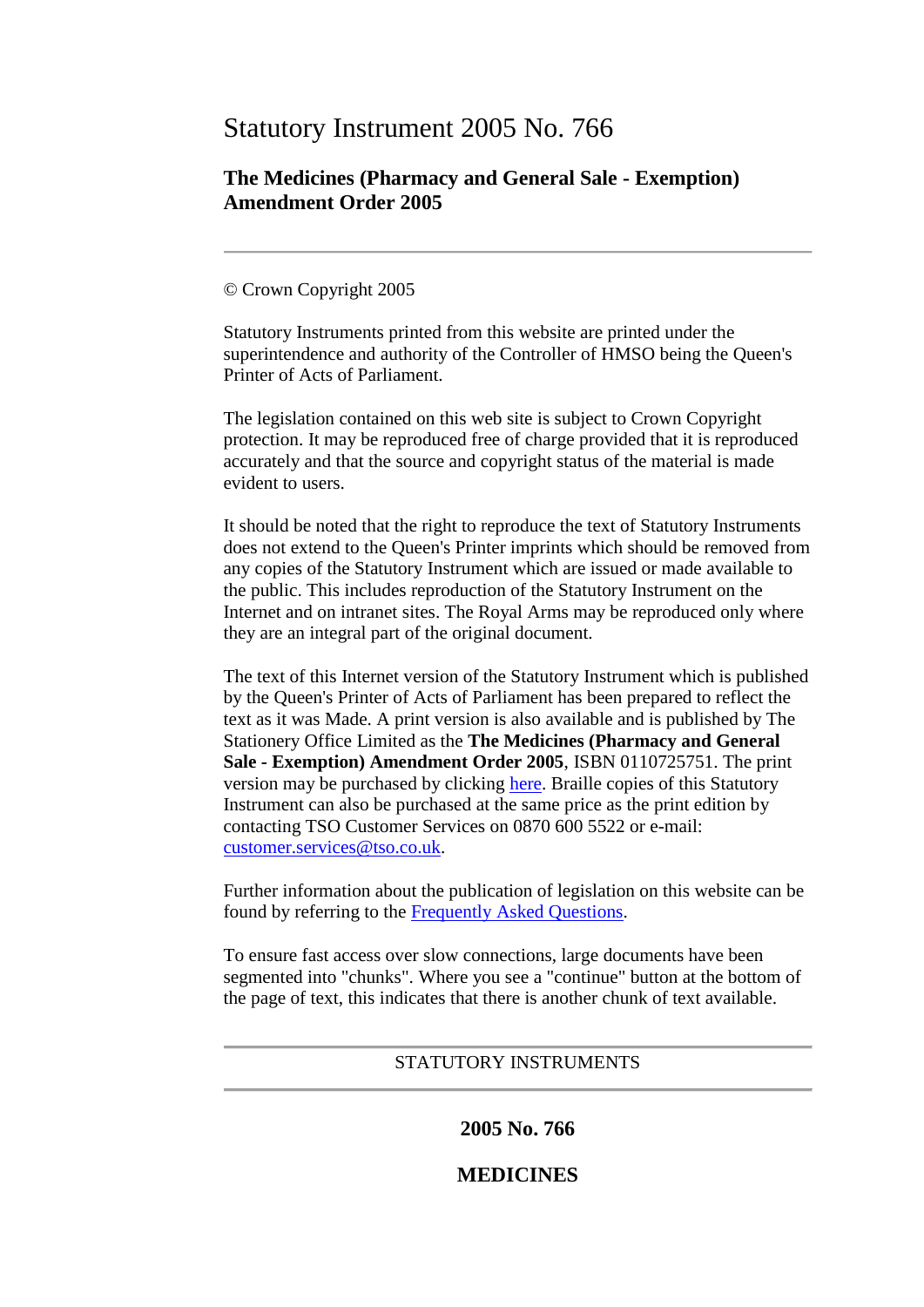## The Medicines (Pharmacy and General Sale - Exemption) Amendment Order 2005

| Made                   | 16th March 2005 |
|------------------------|-----------------|
| Laid before Parliament | 17th March 2005 |
| Coming into force      | 7th April 2005  |

As regards England, Scotland and Wales, the Secretary of State concerned with health in England, and, as regards Northern Ireland, the Department of Health, Social Services and Public Safety, acting jointly, in exercise of the powers conferred upon them by sections 57(1) and (2) and 129(4) of the Medicines Act 1968[\[1\]](http://www.opsi.gov.uk/si/si2005/20050766.htm#note1) or, as the case may be, those powers conferred by the said provisions and now vested in them[\[2\]](http://www.opsi.gov.uk/si/si2005/20050766.htm#note2), and of all other powers enabling them in that behalf, after consulting such organisations as appear to them to be representative of interests likely to be substantially affected by this Order, pursuant to section 129(6) of that Act, and after taking into account the advice of the Committee on Safety of Medicines and of the Medicines Commission pursuant to section 129(7) of that Act, hereby make the following Order:

#### **Citation, commencement and interpretation**

**1.** - (1) This Order may be cited as the Medicines (Pharmacy and General Sale - Exemption) Amendment Order 2005 and shall come into force on 7<sup>th</sup> April 2005.

(2) In this Order, "the principal Order" means the Medicines (Pharmacy and General Sale - Exemption) Order 1980[\[3\]](http://www.opsi.gov.uk/si/si2005/20050766.htm#note3).

#### **Amendment of article 1 of the principal Order**

**2.** In article 1 of the principal Order (citation, commencement and interpretation), in paragraph (2), in sub-paragraph (a) -

> (a) after the definition of "independent medical agency"[\[4\]](http://www.opsi.gov.uk/si/si2005/20050766.htm#note4), insert the following definition -

> > " "juvenile justice centre" means a juvenile justice centre established under the Criminal Justice (Children) Northern Ireland) Order 1998[\[5\]](http://www.opsi.gov.uk/si/si2005/20050766.htm#note5);";

(b) after the definition of "Primary Care Trust"[\[6\]](http://www.opsi.gov.uk/si/si2005/20050766.htm#note6), insert the following definitions -

> " "prison" means a prison established under the Prison Act 1952[\[7\]](http://www.opsi.gov.uk/si/si2005/20050766.htm#note7), the Prisons (Scotland) Act 1989[\[8\]](http://www.opsi.gov.uk/si/si2005/20050766.htm#note8) or the Prison Act (Northern Ireland) 1953[\[9\]](http://www.opsi.gov.uk/si/si2005/20050766.htm#note9);

"prison officer" means an officer of a prison, young offender institution, remand centre, juvenile justice centre, young offenders centre or secure training centre and includes a prisoner custody officer;";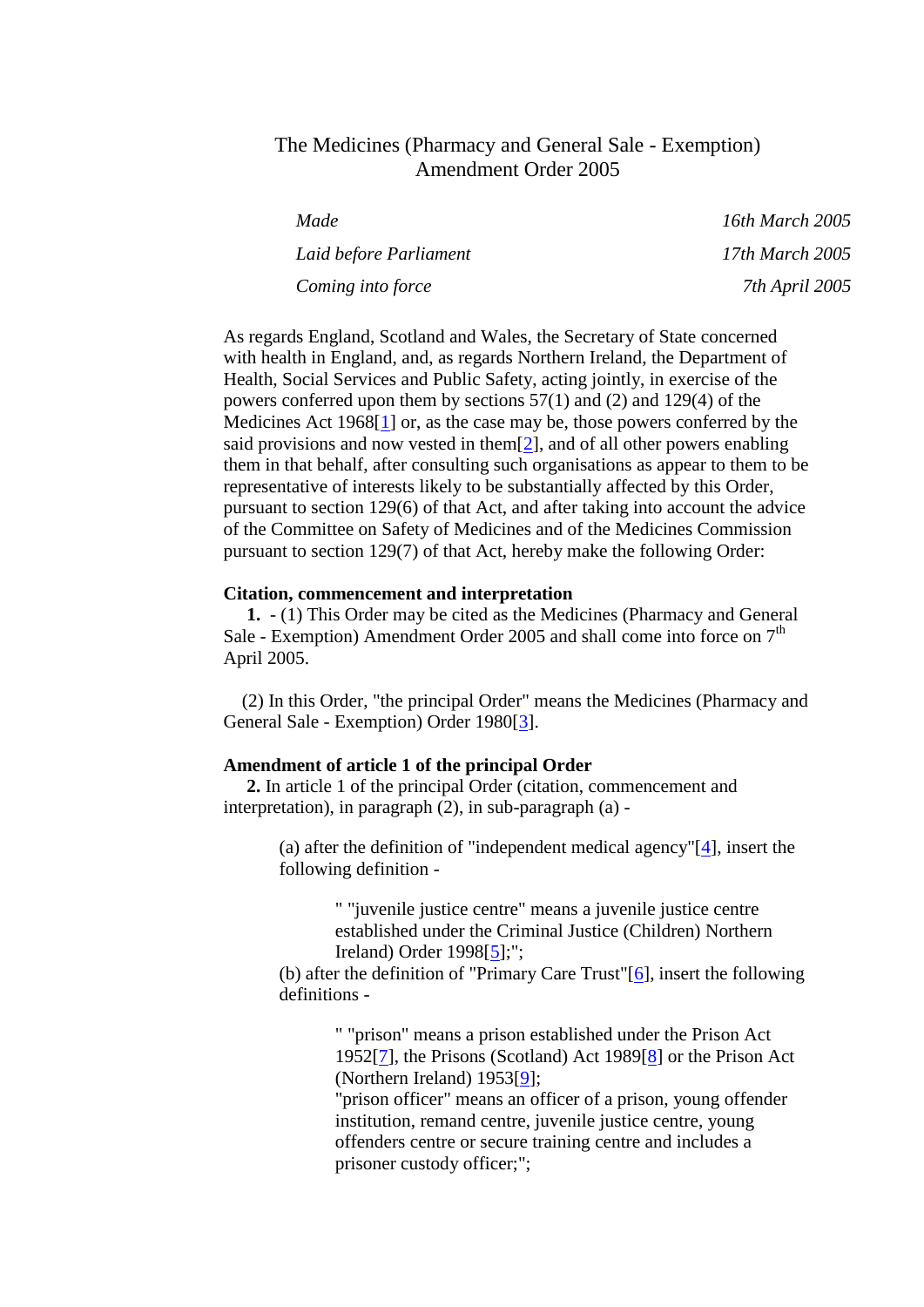(c) after the definition of "prison service" $[10]$ , insert the following definitions -

> " "prisoner" means any person, aged sixteen years or more, for the time being detained in legal custody in a prison, young offenders institution, young offenders centre, remand centre, secure training centre or juvenile justice centre, as a result of a requirement imposed by a court or otherwise that he be so detained;"

prisoner custody officer means -

(a) as respects a prison situated in England or Wales, a person certified as such pursuant to section 89(1) of the Criminal Justice Act 1991[\[11\]](http://www.opsi.gov.uk/si/si2005/20050766.htm#note11),

(b) as respects a prison situated in Scotland, a person certified as such pursuant to section114 of the Criminal Justice and Public Order Act 1994[\[12\]](http://www.opsi.gov.uk/si/si2005/20050766.htm#note12),

(c) as respects a prison situated in Northern Ireland, a person certified as such pursuant to section 122 of the Criminal Justice and Public Order Act 1994, or

(d) as respects a secure training centre situated in England or Wales, a person certified as such pursuant to section 12 of the Criminal Justice and Public Order Act 1994;";

(d) in the definition of "relevant register" $[13]$  -

(i) in paragraph (a) omit "and";

(ii) in paragraph (b), after "the Pharmacy (Northern Ireland) Order 1976[\[14\]](http://www.opsi.gov.uk/si/si2005/20050766.htm#note14);" insert "and"; and

(iii) after paragraph (b), insert -

" (c) in relation to a person whose name is registered in the part of the register maintained by the Health Professions Council in pursuance of article 5 of the Health Professions Order 2001[\[15\]](http://www.opsi.gov.uk/si/si2005/20050766.htm#note15) relating to -

(i) i)chiropodists and podiatrists;

(ii) physiotherapists; or

(iii) radiographers: diagnostic or therapeutic,

that register";

(e) after the definition of "relevant register", insert the following definition -

" "remand centre" means a remand centre established under the Prison Act 195**2**[\[16\]](http://www.opsi.gov.uk/si/si2005/20050766.htm#note16) or the Prisons (Scotland) Act 1989;";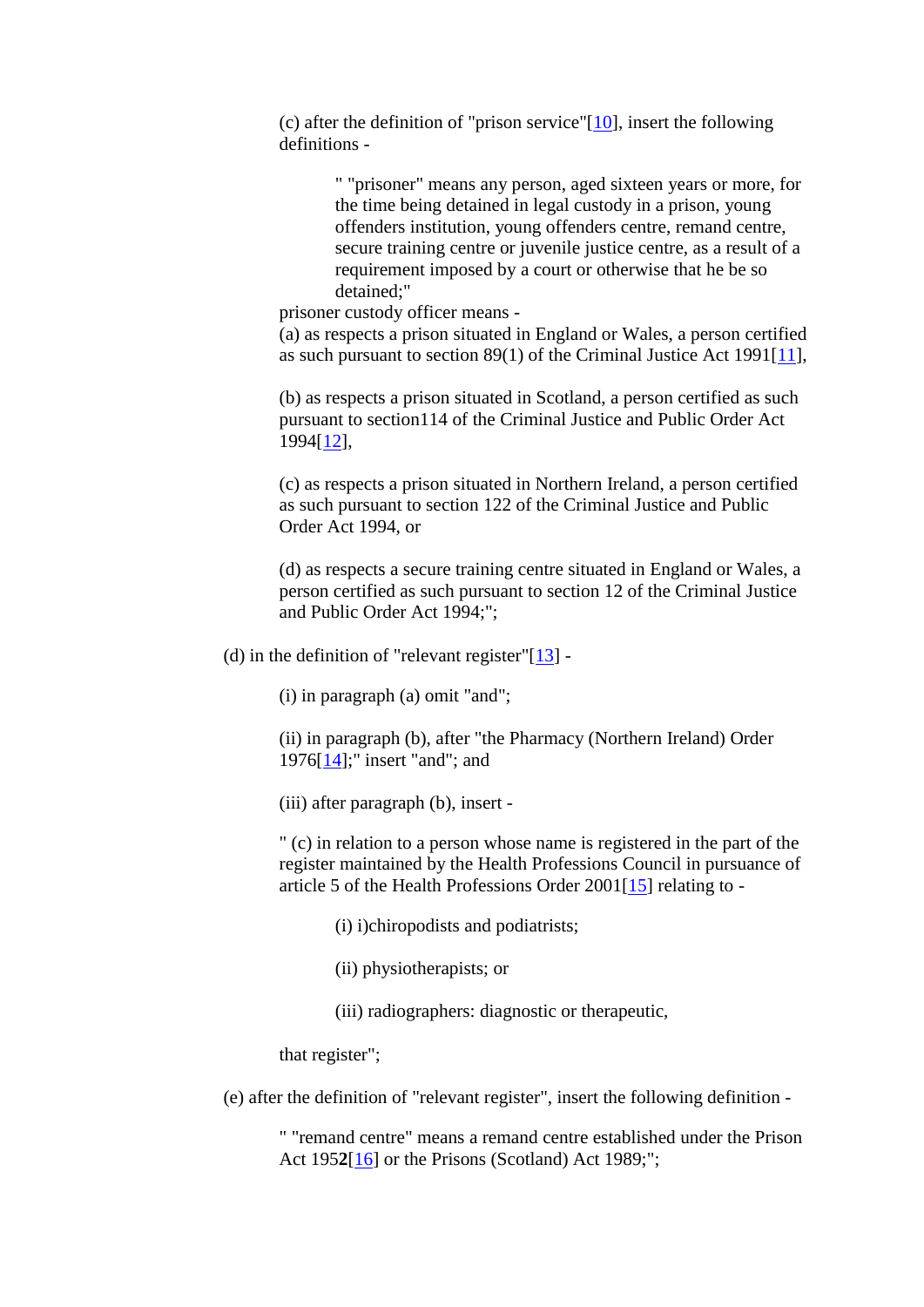(f) after the definition of "Special Health Authority"[\[17\]](http://www.opsi.gov.uk/si/si2005/20050766.htm#note17), insert the following definition -

" "secure training centre" means a secure training centre established under the Prison Act 1952;";

(g) in the definition of "supplementary prescriber"[\[18\]](http://www.opsi.gov.uk/si/si2005/20050766.htm#note18) -

(i) in paragraph (b), omit "or",

(ii) in paragraph (c), after "a registered midwife;" insert "or",

(iii) after paragraph (c), insert -

" (d) a person whose name is registered in the part of the register maintained by the Health Professions Council in pursuance of article 5 of the Health Professions Order 2001 relating to -

(i) i)chiropodists and podiatrists;

(ii) physiotherapists; or

- (iii) radiographers: diagnostic or therapeutic,"; and
- (iv) after "an annotation" insert "or entry"; and

(h) after the definition of "United Kingdom marketing authorisation"[\[19\]](http://www.opsi.gov.uk/si/si2005/20050766.htm#note19), insert the following definitions -

> " "young offender institution" means a young offender institution established under the Prison Act 1952 or the Prisons (Scotland) Act 1989;

"young offenders centre" means a young offenders centre established under the Treatment of Offenders Act (Northern Ireland) 1968[\[20\]](http://www.opsi.gov.uk/si/si2005/20050766.htm#note20).".

#### **Amendment of Schedule 1 to the principal Order**

**3.** In Schedule 1 to the principal Order (exemptions for certain purposes from the provisions of sections 52 and 53 of the Medicines Act) -

(a) in Part I, in paragraph 2 -

 $(i)$  in the entry in column 2, in paragraph  $(b)$  -

(aa) omit "Atrophine sulphate,", "Bethanecol chloride", and "Carbachol,";

(bb) after "Cyclopentolate hydrochloride," insert "Fusidic acid,"; and

(cc) omit "Homatrophine hydrobromide,", "Hyoscine hydrobromide,", "Naphazoline hydrochloride,", "Naphazoline nitrate,", "Neostigmine methylsulphate,", "Physostigmine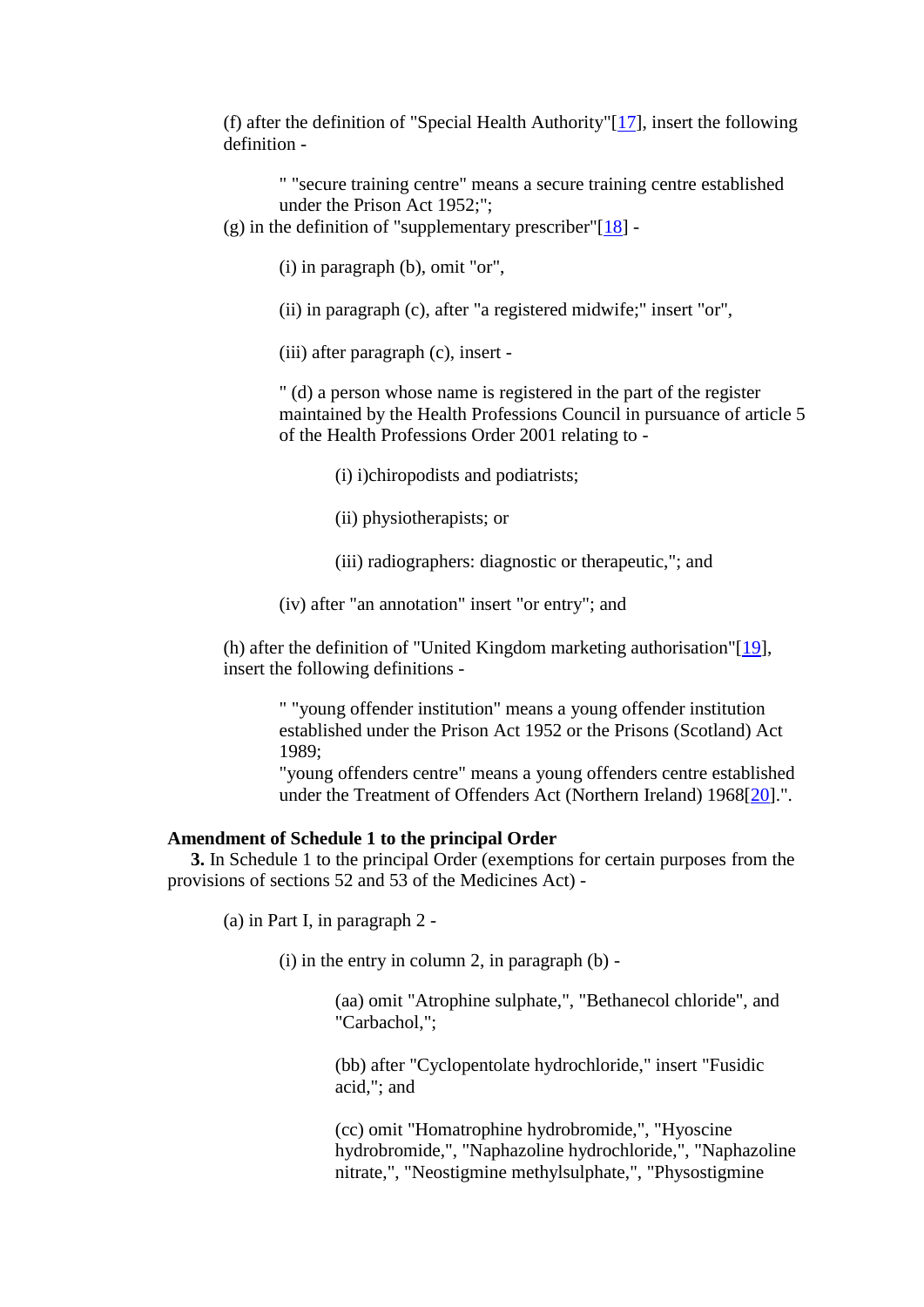methylsulphate,", "Physostigmine salicylate,", "Physostigmine sulphate,", "Pilocarpine hydrochloride," and "Pilocarpine nitrate.";

(ii) for the entry in column 3, substitute the following entry -

" **2.** The sale or supply shall be only (a) in the case of medicinal products on a general sale list and pharmacy medicines, in the course of their professional practice; (b) in the case of prescription only medicines, in the course of their professional practice and in an emergency.";

(b) insert, at the end of Part II, the following paragraph -

"14. A prison officer. All medicinal products on a general sale list. The supply shall only be so far as is necessary for the treatment of prisoners.".

Signed by authority of the Secretary of State for Health

*Warner* Parliamentary Under Secretary of State, Department of Health

16th March 2005

Sealed with the Official Seal of the Department of Health, Social Services and Public Safety

# *L.S.*

*Deirdre Kenny* A Senior Officer of the Department of Health, Social Services and Public Safety

15th March 2005

### **EXPLANATORY NOTE**

*(This note is not part of the Order)*

This Order further amends the Medicines (Pharmacy and General Sale - Exemption) Order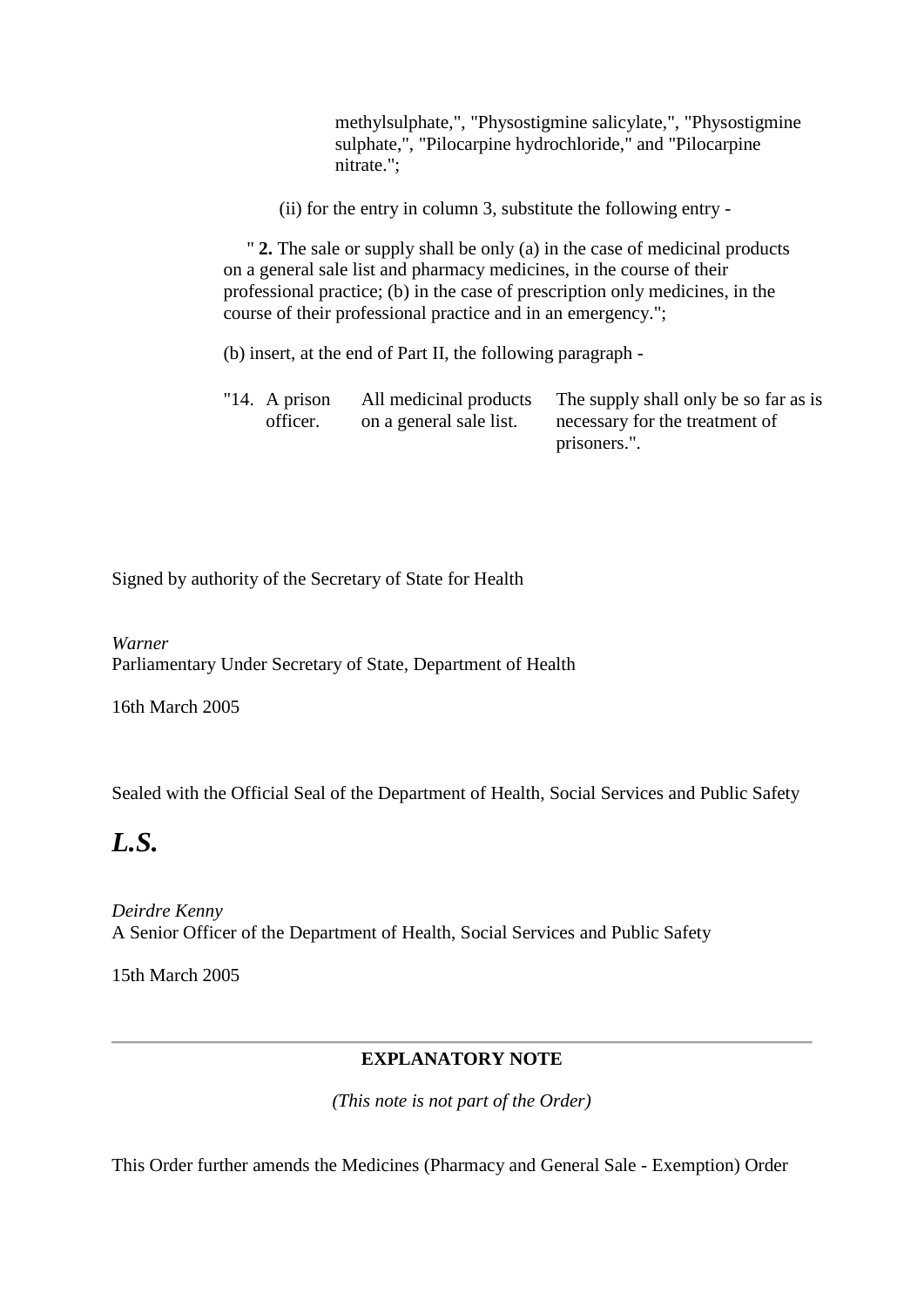1980 ("the principal Order") which provides for exemptions to sections 52 and 53 of the Medicines Act 1968(restrictions on the sale or supply of medicinal products).

Article 2 inserts additional definitions into the principal Order. In particular, it amends the definition of "supplementary prescriber" to include chiropodists and podiatrists, physiotherapists and diagnostic or therapeutic radiographers. It also inserts various definitions relevant to the amendment made in article 3, which permits the supply of general sale medicines by a prison officer to a prisoner for the purpose of treatment of that prisoner.

Article 3 amends Schedule 1 to the principal Order. It makes changes to the exemptions from sections 52 and 53 of the Medicines Act 1968, (restrictions on the sale or supply of medicinal products), contained in that Schedule. First, the article makes changes to the list of medicines which may be sold or supplied by a registered ophthalmic optician. Secondly, the article provides for the supply of general sale medicines by a prison officer to a prisoner for the purpose of treatment of that prisoner.

A Regulatory Impact Assessment in relation to this Order has been placed in the libraries of both Houses of Parliament and copies may be obtained from the Department of Health, Medicines and Healthcare products Regulatory Agency, Information Centre, Room 10-202 Market Towers, 1 Nine Elms Lane, London SW8 5NQ.

*Notes:*

[1] 1968 c.67. The expressions "the appropriate Ministers" and "the Health Ministers", which are relevant to the powers being exercised in the making of this Order, are defined in section 1 of that Act as amended by article 2(2) of, and Schedule 1 to, S.I. 1969/388, by article 5 of, and paragraph 1(1) of the Schedule to, S.I. 1999/3142, and by article 5(1) of, and paragraph 15 of Schedule 1 to, S.I. 2002/794[.back](http://www.opsi.gov.uk/si/si2005/20050766.htm#n1)

[2] In the case of the Secretary of State concerned with health in England, by virtue of article  $2(2)$  of, and Schedule 1 to, S.I. 1969/388, and articles  $2(1)$  and 5 of, and paragraph  $1(1)$  of the Schedule to, S.I. 1999/3142: and in the case of the Department for Health, Social Services and Public Safety, by virtue of the powers vested in the Minister in charge of that Department by virtue of section 95(5) of, and paragraph 10 of Schedule 12 to, the Northern Ireland Act 1998 (c.47), which may now be exercised by the Department by virtue of section 1(8) of, and paragraph 4(1)(b) of the Schedule to, the Northern Ireland Act 2000 (c.1); the Department was renamed by virtue of article 3(6) of S.I. 1999/283 (N.I.1)[.back](http://www.opsi.gov.uk/si/si2005/20050766.htm#n2)

[3] 1980/1924; relevant amending instruments are S.I. 2000/1919, 2003/697 and 2004/1 and 1771[.back](http://www.opsi.gov.uk/si/si2005/20050766.htm#n3)

[4] The definition of "independent medical agency" was inserted by S.I. 2003/697[.back](http://www.opsi.gov.uk/si/si2005/20050766.htm#n4)

[5] S.I. 1998/1504 (N.I. 9)[.back](http://www.opsi.gov.uk/si/si2005/20050766.htm#n5)

[6] The definition of "Primary Care Trust" was inserted by S.I. 2000/1919[.back](http://www.opsi.gov.uk/si/si2005/20050766.htm#n6)

[7] 1952 c. 52[.back](http://www.opsi.gov.uk/si/si2005/20050766.htm#n7)]